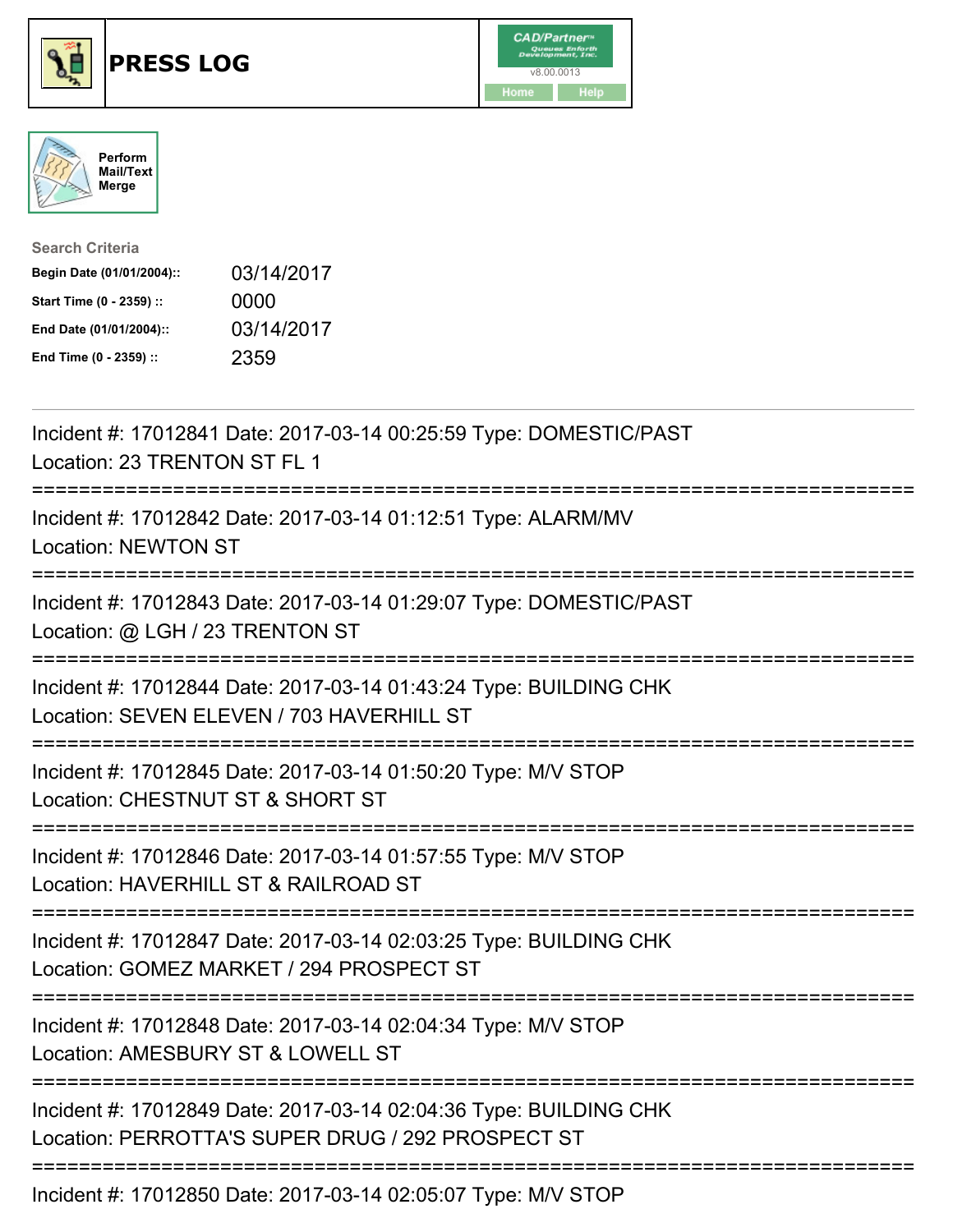Location: ALMA ST & MYRTLE ST =========================================================================== Incident #: 17012851 Date: 2017-03-14 02:06:22 Type: M/V STOP Location: PROSPECT ST =========================================================================== Incident #: 17012852 Date: 2017-03-14 02:12:31 Type: BUILDING CHK Location: L&R MARKET / 486 HOWARD ST =========================================================================== Incident #: 17012854 Date: 2017-03-14 02:17:45 Type: M/V STOP Location: SUMMER ST & UNION ST =========================================================================== Incident #: 17012853 Date: 2017-03-14 02:20:05 Type: M/V STOP Location: ESSEX ST & WINTER ST =========================================================================== Incident #: 17012855 Date: 2017-03-14 02:23:20 Type: M/V STOP Location: BROADWAY & TREMONT ST =========================================================================== Incident #: 17012856 Date: 2017-03-14 02:25:16 Type: M/V STOP Location: BELKNAP ST =========================================================================== Incident #: 17012857 Date: 2017-03-14 02:35:05 Type: M/V STOP Location: 61 WINTHROP AV =========================================================================== Incident #: 17012858 Date: 2017-03-14 02:38:49 Type: M/V STOP Location: ESSEX ST & JACKSON ST =========================================================================== Incident #: 17012859 Date: 2017-03-14 02:43:59 Type: SUS PERS/MV Location: DUNKIN DONUTS / 50 S BROADWAY =========================================================================== Incident #: 17012860 Date: 2017-03-14 02:54:58 Type: M/V STOP Location: S UNION ST & SPRINGFIELD ST =========================================================================== Incident #: 17012861 Date: 2017-03-14 02:59:04 Type: BUILDING CHK Location: HAMPSHIRE ST & PARK ST =========================================================================== Incident #: 17012862 Date: 2017-03-14 03:00:34 Type: M/V STOP Location: 530 MERRIMACK ST =========================================================================== Incident #: 17012863 Date: 2017-03-14 03:16:09 Type: M/V STOP Location: COMMONWEALTH DR ===========================================================================

Incident #: 17012864 Date: 2017-03-14 03:20:24 Type: M/V STOP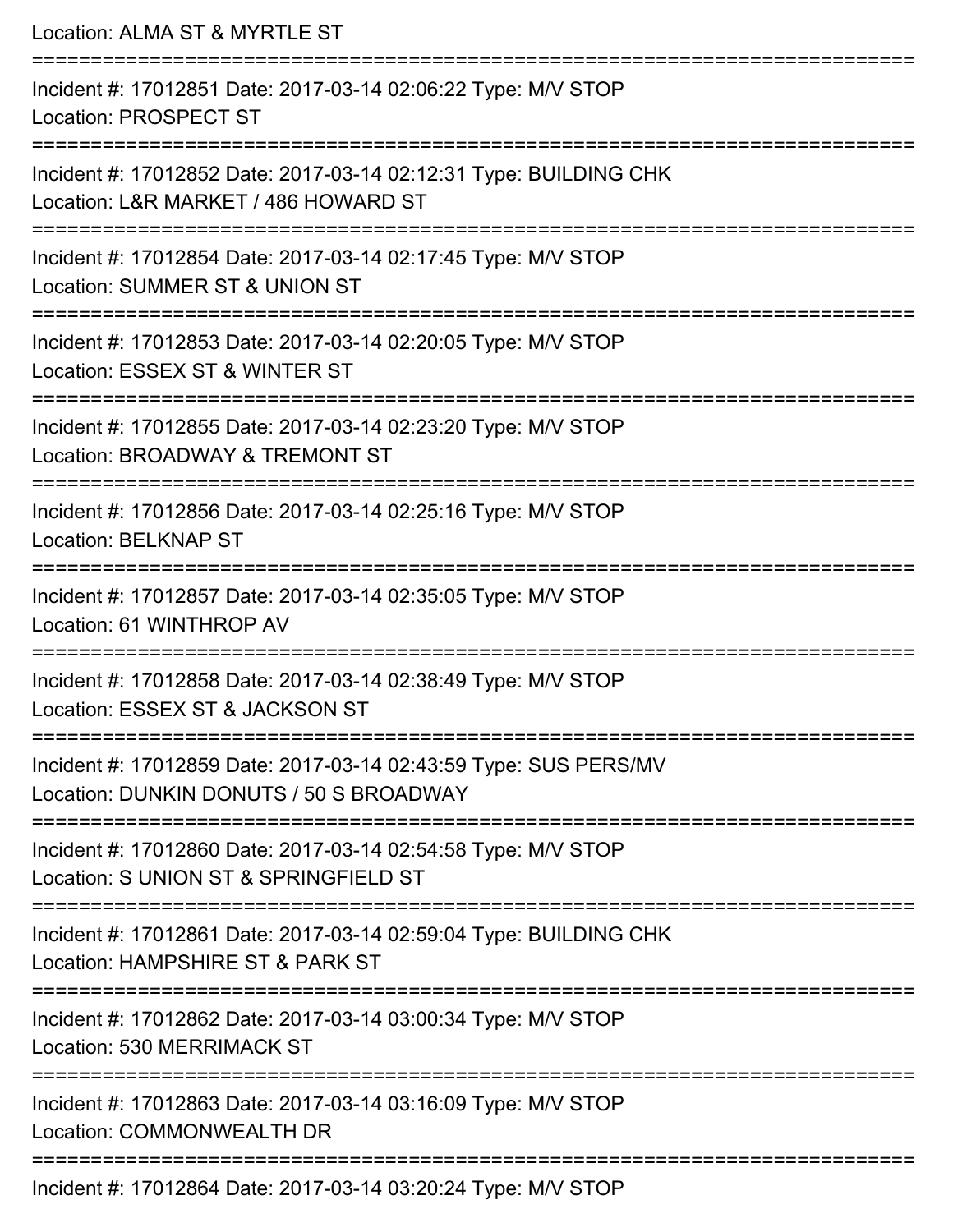| Incident #: 17012865 Date: 2017-03-14 04:16:23 Type: BUILDING CHK<br>Location: COMMONWEALTH MOTORS / 6 COMMONWEALTH DR |
|------------------------------------------------------------------------------------------------------------------------|
| Incident #: 17012866 Date: 2017-03-14 04:42:43 Type: BUILDING CHK<br>Location: SUPERIOR CLEANERS / 37 ESSEX ST         |
| Incident #: 17012867 Date: 2017-03-14 05:41:41 Type: DISTURBANCE<br>Location: 12 DIAMOND ST #12                        |
| Incident #: 17012868 Date: 2017-03-14 05:55:02 Type: TOW/REPOSSED<br>Location: 400 ANDOVER ST                          |
| Incident #: 17012869 Date: 2017-03-14 06:47:12 Type: ALARMS<br>Location: EL MERCADO GROCERY / 49 WALNUT ST             |
| Incident #: 17012870 Date: 2017-03-14 07:04:40 Type: PARK & WALK<br>Location: BROADWAY                                 |
| Incident #: 17012871 Date: 2017-03-14 07:18:29 Type: M/V STOP<br><b>Location: WEST ST</b>                              |
| Incident #: 17012872 Date: 2017-03-14 07:22:28 Type: ALARMS<br>Location: RENT A CENTER / 77A WINTHROP AV               |
| Incident #: 17012873 Date: 2017-03-14 07:23:26 Type: ALARMS<br>Location: 25 BOYD ST<br>===============                 |
| Incident #: 17012874 Date: 2017-03-14 07:27:19 Type: M/V STOP<br>Location: BROADWAY & TREMONT ST                       |
| Incident #: 17012875 Date: 2017-03-14 08:42:12 Type: MISSING PERS<br>Location: 550 S UNION ST                          |
| Incident #: 17012876 Date: 2017-03-14 09:02:16 Type: UNWANTEDGUEST<br>Location: 75 BROOKFIELD ST FL 2                  |
| Incident #: 17012877 Date: 2017-03-14 09:15:44 Type: 209A/SERVE<br>Location: 158 WATER ST                              |
| Incident #: 17012878 Date: 2017-03-14 09:16:07 Type: GENERAL SERV<br>דת הדודת מי------                                 |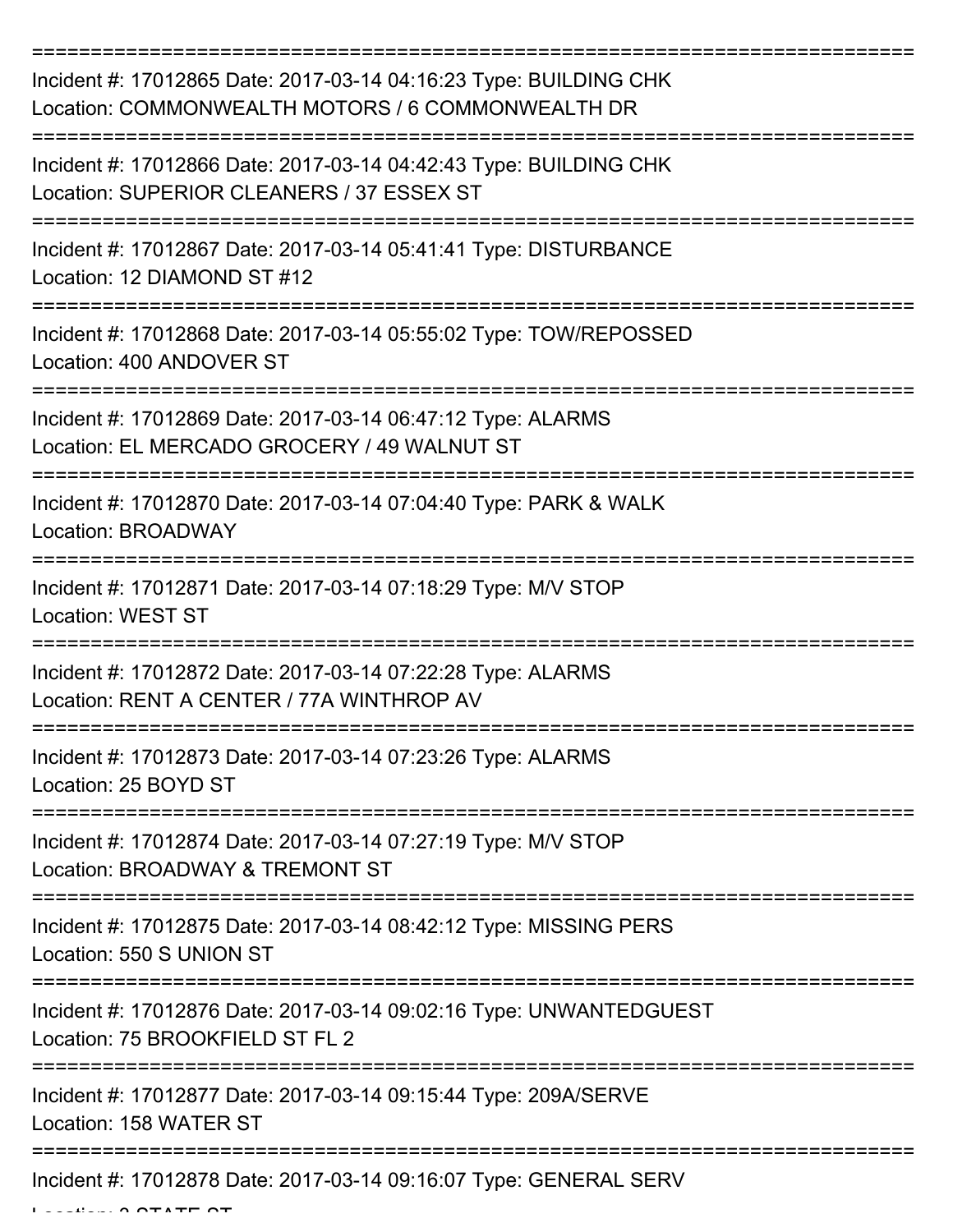| Incident #: 17012879 Date: 2017-03-14 09:17:47 Type: WIRE DOWN<br>Location: BUTLER ST & MARGIN ST                    |
|----------------------------------------------------------------------------------------------------------------------|
| Incident #: 17012880 Date: 2017-03-14 09:23:10 Type: INVEST CONT<br>Location: 550 S UNION ST                         |
| Incident #: 17012881 Date: 2017-03-14 09:31:29 Type: 209A/SERVE<br>Location: 158 WATER ST                            |
| Incident #: 17012882 Date: 2017-03-14 09:33:03 Type: 209A/SERVE<br>Location: 225 ANDOVER ST                          |
| Incident #: 17012883 Date: 2017-03-14 09:35:23 Type: M/V STOP<br>Location: 229 E HAVERHILL ST                        |
| Incident #: 17012885 Date: 2017-03-14 09:41:41 Type: SUS PERS/MV<br>Location: 56 JEFFERSON ST                        |
| Incident #: 17012886 Date: 2017-03-14 09:44:52 Type: TRESPASSING<br>Location: 6 DIAMOND ST                           |
| Incident #: 17012887 Date: 2017-03-14 09:51:44 Type: ASSSIT OTHER PD<br>Location: 90 LOWELL ST                       |
| Incident #: 17012888 Date: 2017-03-14 09:52:04 Type: ALARM/BURG<br>Location: 51 GLENN ST                             |
| ---------<br>Incident #: 17012889 Date: 2017-03-14 09:58:46 Type: MEDIC SUPPORT<br>Location: 112 SPRINGFIELD ST FL 2 |
| Incident #: 17012890 Date: 2017-03-14 10:03:55 Type: AUTO ACC/UNK PI<br>Location: 525 S BROADWAY                     |
| Incident #: 17012891 Date: 2017-03-14 10:18:14 Type: MV/BLOCKING<br>Location: 21 SWAN ST                             |
| Incident #: 17012892 Date: 2017-03-14 10:19:18 Type: ALARM/BURG<br>Location: 160 WINTHROP AV                         |
| Incident #: 17012893 Date: 2017-03-14 10:30:06 Type: VIO CITY ORD                                                    |

Location: IACKSON ST & MONITGOMERY ST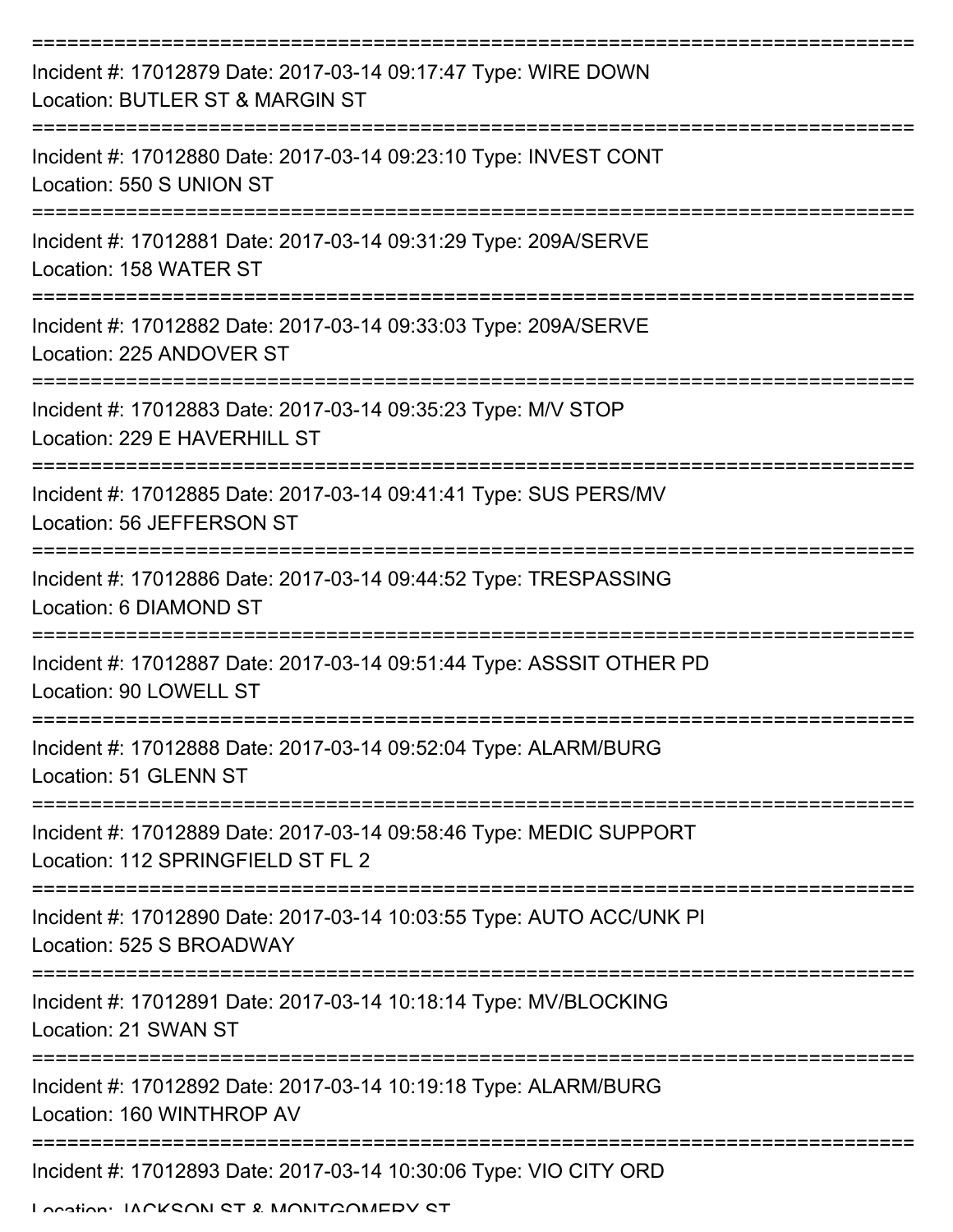| Incident #: 17012894 Date: 2017-03-14 10:32:34 Type: M/V STOP<br>Location: HAMPSHIRE ST & HAVERHILL ST                             |
|------------------------------------------------------------------------------------------------------------------------------------|
| Incident #: 17012895 Date: 2017-03-14 10:38:43 Type: TOW OF M/V<br>Location: 76 SULLIVAN AV                                        |
| Incident #: 17012896 Date: 2017-03-14 11:19:21 Type: MISSING PERS<br>Location: 102 BUNKERHILL ST                                   |
| Incident #: 17012897 Date: 2017-03-14 11:27:58 Type: M/V STOP<br>Location: 90 LOWELL ST                                            |
| Incident #: 17012898 Date: 2017-03-14 11:37:03 Type: TOW OF M/V<br>Location: TOYE AV                                               |
| Incident #: 17012899 Date: 2017-03-14 11:46:02 Type: LIC PLATE STO<br>Location: 7 BYRON AVE                                        |
| Incident #: 17012900 Date: 2017-03-14 11:49:17 Type: AUTO ACC/UNK PI<br>Location: 616 ESSEX ST                                     |
| Incident #: 17012901 Date: 2017-03-14 11:55:14 Type: WIRE DOWN<br>Location: 49 S BOWDOIN ST                                        |
| Incident #: 17012902 Date: 2017-03-14 12:08:52 Type: INVEST CONT<br>Location: 121 WEST ST                                          |
| ==============================<br>Incident #: 17012903 Date: 2017-03-14 12:15:43 Type: UNWANTEDGUEST<br>Location: 151 BEACON AV #8 |
| Incident #: 17012904 Date: 2017-03-14 12:46:10 Type: LARCENY/PAST<br>Location: 316 ESSEX ST FL 6                                   |
| Incident #: 17012905 Date: 2017-03-14 12:51:17 Type: ALARM/BURG<br>Location: 603 S UNION ST                                        |
| Incident #: 17012906 Date: 2017-03-14 13:06:17 Type: ALARM/BURG<br>Location: 190 HAMPSHIRE ST                                      |
| Incident #: 17012907 Date: 2017-03-14 13:08:46 Type: TOW OF M/V<br>Location: 525 S BROADWAY                                        |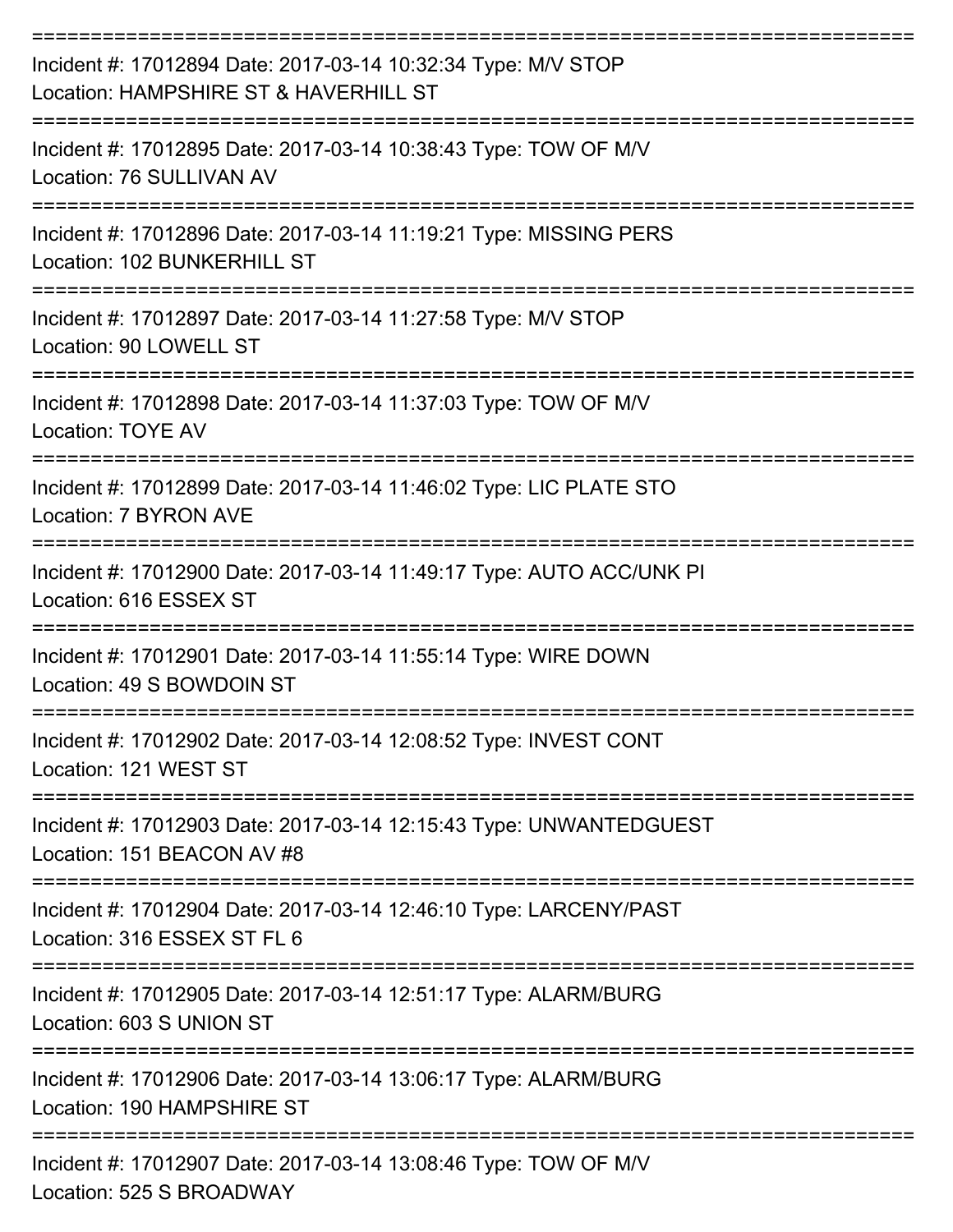Incident #: 17012908 Date: 2017-03-14 13:45:10 Type: ALARM/BURG Location: 88 AUBURN ST =========================================================================== Incident #: 17012909 Date: 2017-03-14 13:48:26 Type: M/V STOP Location: BROADWAY & CANAL ST =========================================================================== Incident #: 17012910 Date: 2017-03-14 14:01:49 Type: UNWANTEDGUEST Location: BURGER KING / 187 BROADWAY =========================================================================== Incident #: 17012911 Date: 2017-03-14 14:11:03 Type: GENERAL SERV Location: DUNKIN DONUTS / 104 MARSTON ST =========================================================================== Incident #: 17012912 Date: 2017-03-14 14:13:43 Type: ALARM/BURG Location: 339 MERRIMACK ST =========================================================================== Incident #: 17012913 Date: 2017-03-14 14:29:10 Type: ALARM/BURG Location: 136 WATER ST =========================================================================== Incident #: 17012914 Date: 2017-03-14 14:39:22 Type: ALARM/BURG Location: ARLINGTON SCHOOL / 150 ARLINGTON ST =========================================================================== Incident #: 17012915 Date: 2017-03-14 14:41:01 Type: DISABLED MV Location: 33 BUSWELL ST =========================================================================== Incident #: 17012916 Date: 2017-03-14 14:46:12 Type: ALARM/BURG Location: FROST SCHOOL / 33 HAMLET ST =========================================================================== Incident #: 17012917 Date: 2017-03-14 14:46:21 Type: GENERAL SERV Location: DONOVAN LIQUORS / 175 S BROADWAY =========================================================================== Incident #: 17012918 Date: 2017-03-14 14:53:00 Type: ALARM/BURG Location: BREEN SCHOOL / 114 OSGOOD ST =========================================================================== Incident #: 17012920 Date: 2017-03-14 14:54:26 Type: DOMESTIC/PROG Location: 100 E HAVERHILL ST FL 1 =========================================================================== Incident #: 17012919 Date: 2017-03-14 14:55:17 Type: ALARM/BURG Location: SAL'S RESTURANT / 354 MERRIMACK ST =========================================================================== Incident #: 17012921 Date: 2017-03-14 15:00:57 Type: ALARM/BURG Location: PORTUGUESE A SALAZAR CLUB / 2 SARATOGA ST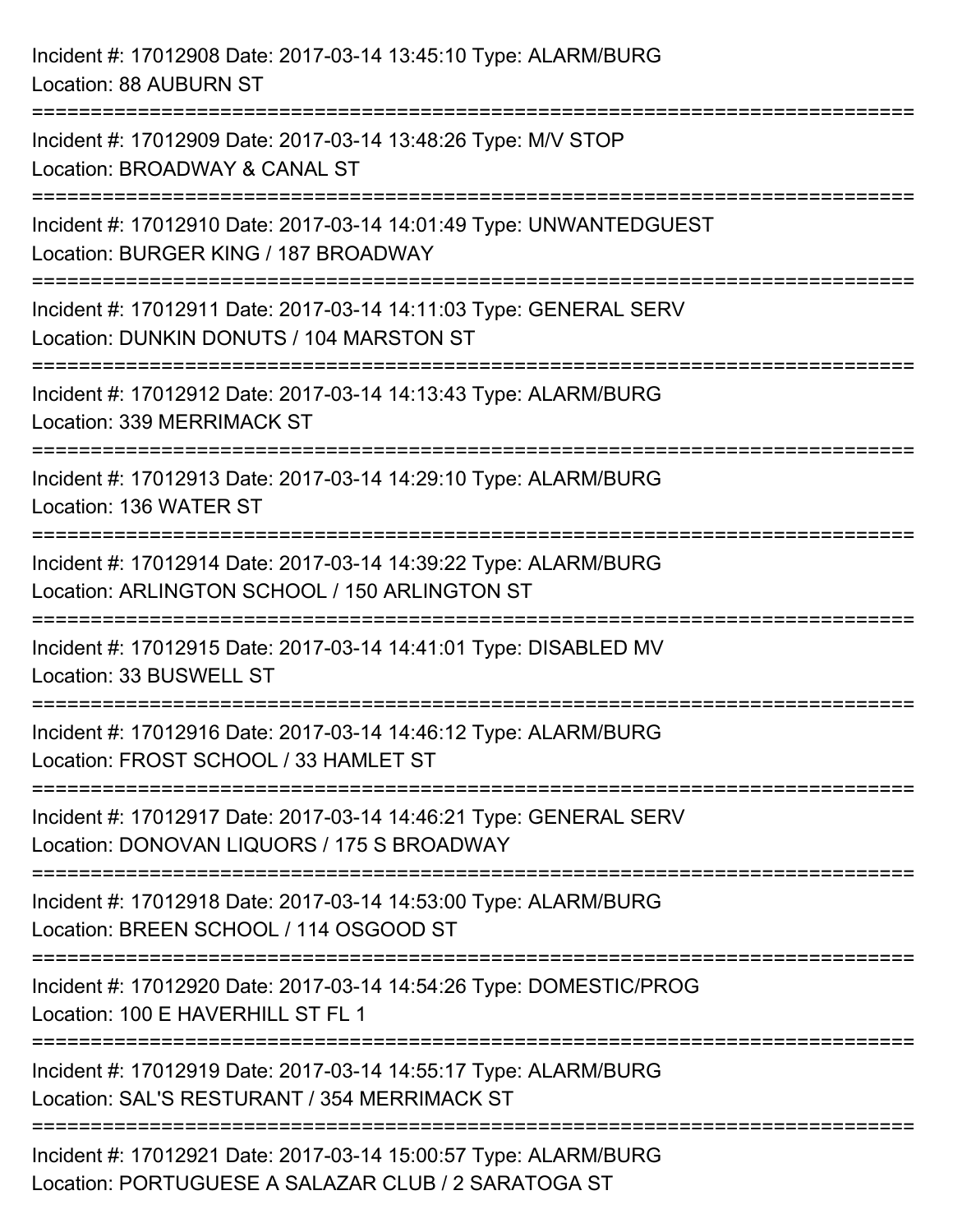| Incident #: 17012922 Date: 2017-03-14 15:03:29 Type: ALARM/BURG<br>Location: ROLLINS SCHOOL / 451 HOWARD ST                                                       |
|-------------------------------------------------------------------------------------------------------------------------------------------------------------------|
| Incident #: 17012923 Date: 2017-03-14 15:05:39 Type: MEDIC SUPPORT<br>Location: 75 BROOKFIELD ST FL 2                                                             |
| Incident #: 17012924 Date: 2017-03-14 15:10:57 Type: UNKNOWN PROB<br>Location: 23 SUMMER ST FL 1<br>====================================<br>===================== |
| Incident #: 17012925 Date: 2017-03-14 15:36:51 Type: ALARM/BURG<br>Location: 88 AUBURN ST                                                                         |
| Incident #: 17012926 Date: 2017-03-14 15:42:41 Type: DISABLED MV<br>Location: AMESBURY ST & HAVERHILL ST                                                          |
| Incident #: 17012927 Date: 2017-03-14 15:57:47 Type: ALARM/BURG<br>Location: HORNE, J.H. & SONS / 109 BLANCHARD ST<br>:===================================        |
| Incident #: 17012928 Date: 2017-03-14 15:58:39 Type: UNKNOWN PROB<br>Location: 83 CROSS ST                                                                        |
| Incident #: 17012929 Date: 2017-03-14 15:58:56 Type: SUS PERS/MV<br><b>Location: COMMON ST</b>                                                                    |
| Incident #: 17012930 Date: 2017-03-14 16:04:12 Type: WIRE DOWN<br>Location: 34 SALEM ST                                                                           |
| Incident #: 17012931 Date: 2017-03-14 16:13:00 Type: WIRE DOWN<br>Location: 260 JACKSON ST                                                                        |
| Incident #: 17012932 Date: 2017-03-14 16:15:32 Type: WIRE DOWN<br>Location: 225 BAILEY ST                                                                         |
| Incident #: 17012933 Date: 2017-03-14 16:26:26 Type: HIT & RUN M/V<br>Location: HAFFNERS GAS STATION / 194 S BROADWAY                                             |
| Incident #: 17012934 Date: 2017-03-14 16:43:11 Type: WIRE DOWN<br>Location: 29 MAY ST                                                                             |
| Incident #: 17012935 Date: 2017-03-14 16:43:41 Type: ALARM/BURG<br>Location: 75 MANCHESTER ST                                                                     |

===========================================================================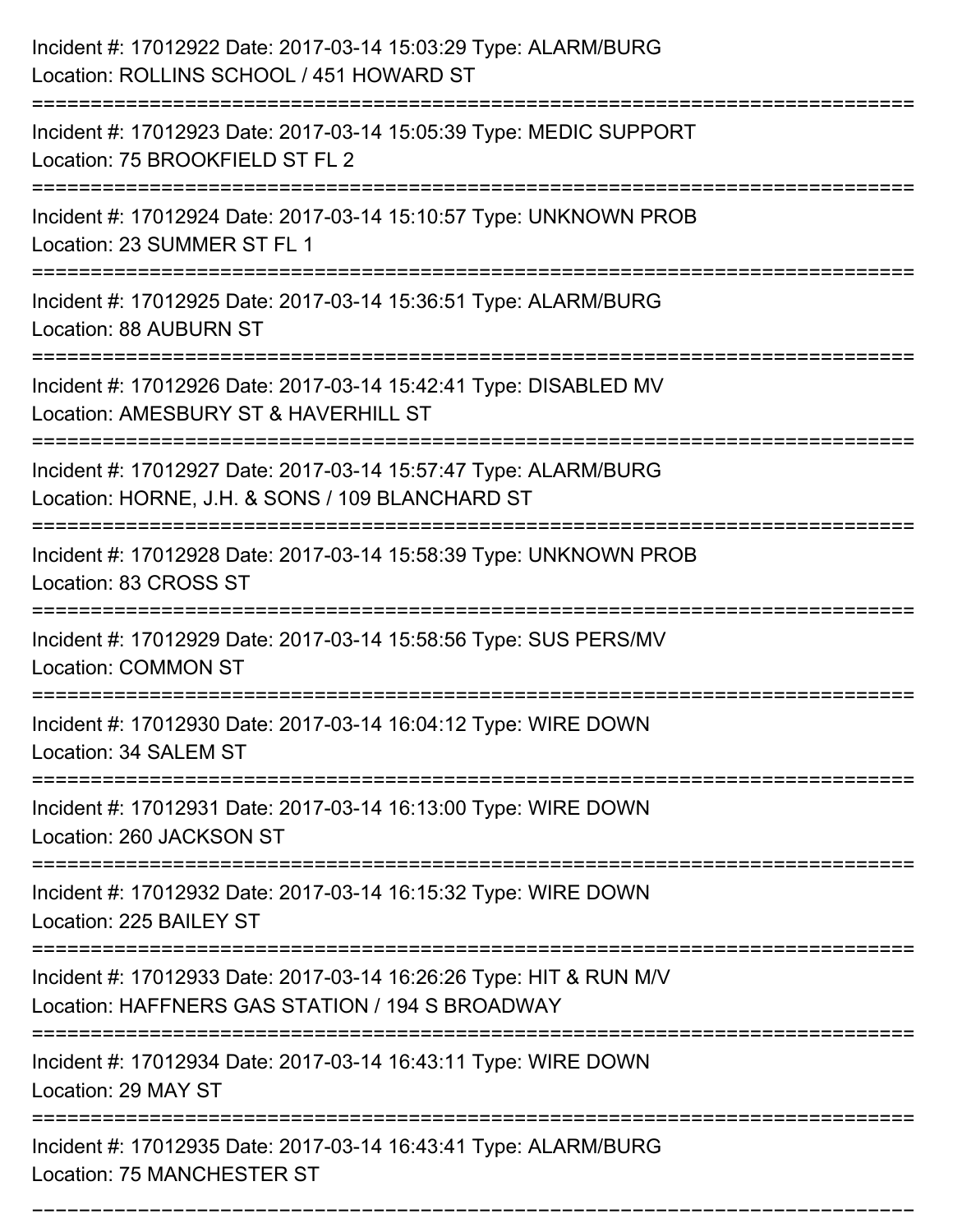| Incident #: 17012936 Date: 2017-03-14 16:47:48 Type: DRUG VIO<br>Location: 228 ANDOVER ST                                    |
|------------------------------------------------------------------------------------------------------------------------------|
| Incident #: 17012937 Date: 2017-03-14 16:51:01 Type: DISABLED MV<br>Location: ESSEX ST & HAMPSHIRE ST                        |
| Incident #: 17012938 Date: 2017-03-14 16:51:07 Type: ALARM/BURG<br>Location: 773 ESSEX ST                                    |
| Incident #: 17012939 Date: 2017-03-14 16:57:00 Type: HIT & RUN M/V<br>Location: BERKELEY ST & JACKSON ST                     |
| Incident #: 17012940 Date: 2017-03-14 17:02:21 Type: MV/BLOCKING<br>Location: 36 SUMMER ST<br>============================== |
| Incident #: 17012942 Date: 2017-03-14 17:29:01 Type: ABAND MV<br>Location: 243 ERVING AV                                     |
| Incident #: 17012941 Date: 2017-03-14 17:29:11 Type: WIRE DOWN<br>Location: 13 BOSTON ST                                     |
| Incident #: 17012943 Date: 2017-03-14 17:49:06 Type: GENERAL SERV<br>Location: 215 PARK ST                                   |
| Incident #: 17012944 Date: 2017-03-14 17:49:55 Type: GENERAL SERV<br>Location: BRUCE ST & PARK ST                            |
| Incident #: 17012945 Date: 2017-03-14 17:50:16 Type: GENERAL SERV<br>Location: 96 BERKELEY ST                                |
| Incident #: 17012946 Date: 2017-03-14 18:00:13 Type: ALARM/BURG<br>Location: 73 WINTHROP AV                                  |
| Incident #: 17012947 Date: 2017-03-14 18:04:34 Type: DISTURBANCE<br>Location: 800 ESSEX ST                                   |
| Incident #: 17012948 Date: 2017-03-14 18:11:19 Type: MV/BLOCKING<br>Location: 12 PEARL ST                                    |
| Incident #: 17012949 Date: 2017-03-14 18:18:02 Type: HIT & RUN M/V<br>Location: HAFFNERS CAR WASH / 330 S BROADWAY           |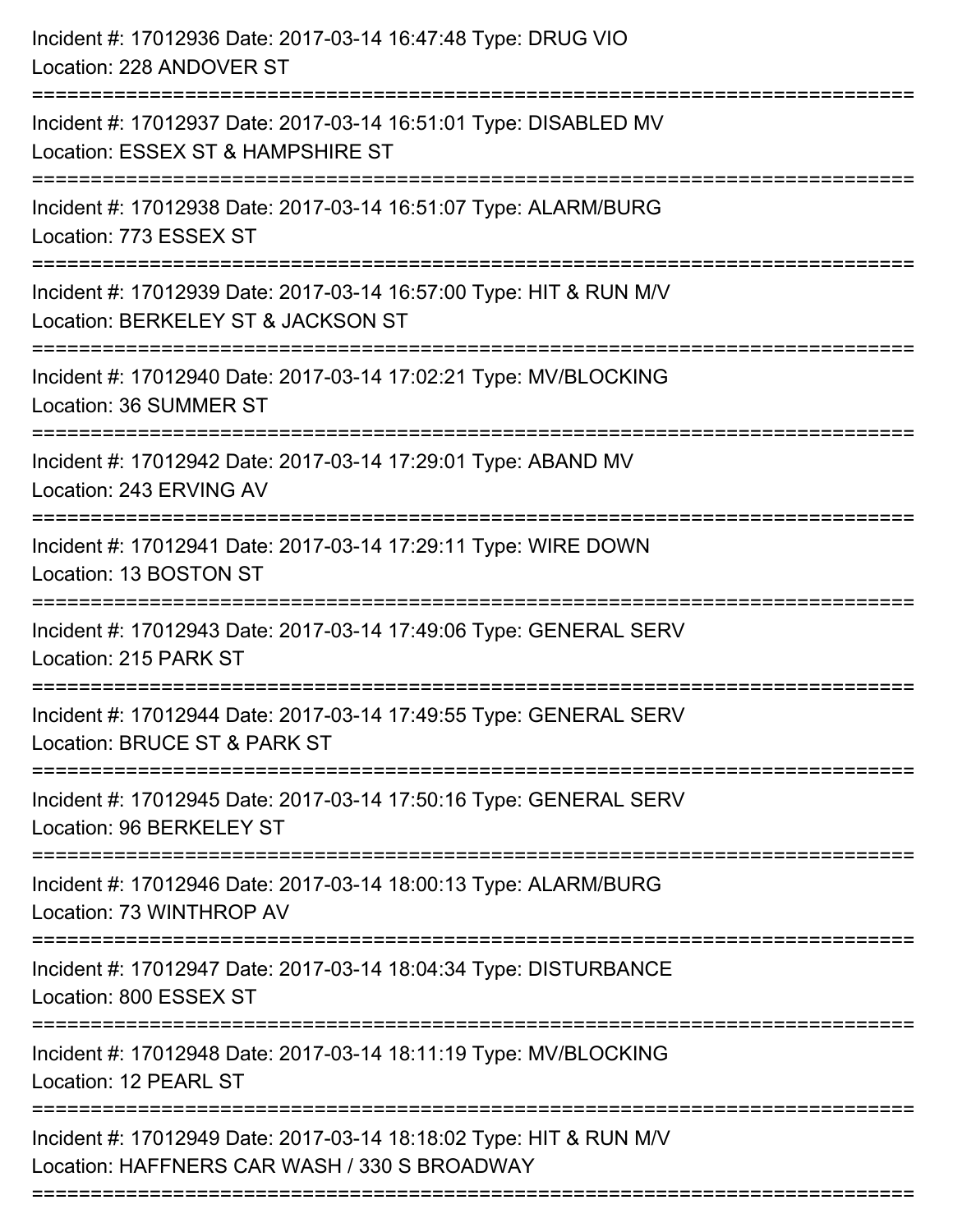Location: 180 S UNION ST =========================================================================== Incident #: 17012950 Date: 2017-03-14 18:18:41 Type: MV/BLOCKING Location: NORRIS ST =========================================================================== Incident #: 17012952 Date: 2017-03-14 18:20:26 Type: WIRE DOWN Location: S UNION ST =========================================================================== Incident #: 17012953 Date: 2017-03-14 18:35:30 Type: 911 HANG UP Location: 152 CHESTNUT ST =========================================================================== Incident #: 17012954 Date: 2017-03-14 18:38:20 Type: ALARMS Location: 101 AMESBURY ST =========================================================================== Incident #: 17012955 Date: 2017-03-14 18:39:03 Type: CK WELL BEING Location: 86 S BROADWAY #5 =========================================================================== Incident #: 17012956 Date: 2017-03-14 18:39:25 Type: SUS PERS/MV Location: 98 SALEM ST =========================================================================== Incident #: 17012957 Date: 2017-03-14 18:43:26 Type: WIRE DOWN Location: WEST ST =========================================================================== Incident #: 17012958 Date: 2017-03-14 18:44:16 Type: ABAND MV Location: MYRTLE CT =========================================================================== Incident #: 17012959 Date: 2017-03-14 18:46:43 Type: WIRE DOWN Location: 395 PROSPECT ST =========================================================================== Incident #: 17012960 Date: 2017-03-14 18:48:14 Type: MEDIC SUPPORT Location: 21 FRONT ST =========================================================================== Incident #: 17012961 Date: 2017-03-14 18:52:09 Type: WIRE DOWN Location: FOWLER ST & SYLVESTER ST =========================================================================== Incident #: 17012962 Date: 2017-03-14 18:52:37 Type: WIRE DOWN Location: AMES ST & WATER ST =========================================================================== Incident #: 17012963 Date: 2017-03-14 18:54:22 Type: ALARMS Location: ARLINGTON SCHOOL / 150 ARLINGTON ST ===========================================================================

Incident #: 17012964 Date: 2017 03 14 16:56:55 Type: WIRE DOWN:<br>.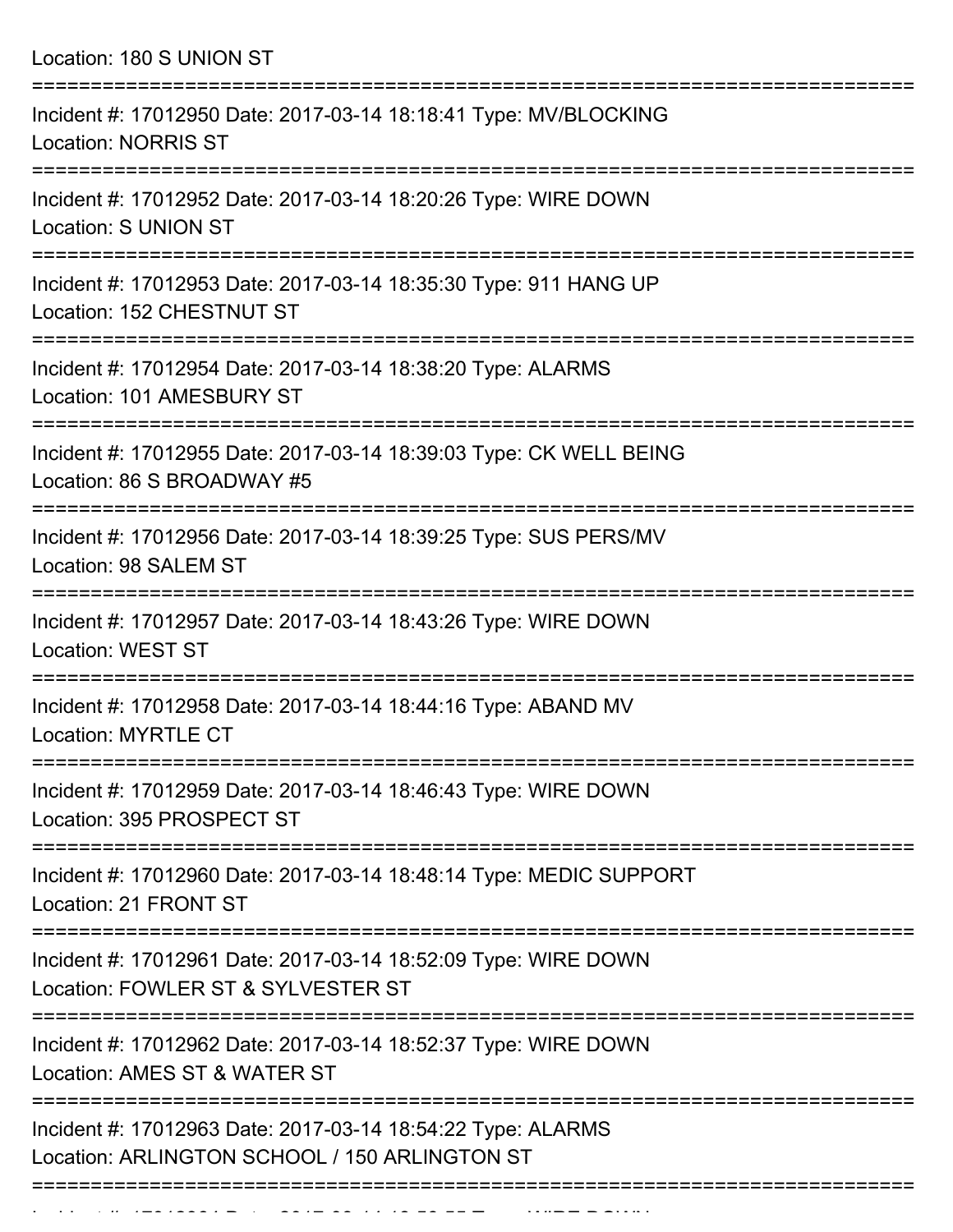Location: VALLEY ST

=========================================================================== Incident #: 17012965 Date: 2017-03-14 19:01:43 Type: ALARM/BURG Location: MT VERNON LIQUORS / 421 S BROADWAY =========================================================================== Incident #: 17012966 Date: 2017-03-14 19:15:57 Type: MV/BLOCKING Location: 29 MYRTLE CT =========================================================================== Incident #: 17012967 Date: 2017-03-14 19:18:02 Type: WIRE DOWN Location: 24 BAILEY ST =========================================================================== Incident #: 17012968 Date: 2017-03-14 19:31:38 Type: AUTO ACC/NO PI Location: ANDOVER ST & BELKNAP ST =========================================================================== Incident #: 17012969 Date: 2017-03-14 19:51:08 Type: CK WELL BEING Location: 21` OLIVE AVE =========================================================================== Incident #: 17012970 Date: 2017-03-14 20:02:13 Type: AUTO ACC/NO PI Location: WALK IN / FERRY ST & HARRIMAN ST =========================================================================== Incident #: 17012971 Date: 2017-03-14 20:05:37 Type: WIRE DOWN Location: 56 LEXINGTON ST =========================================================================== Incident #: 17012972 Date: 2017-03-14 20:06:57 Type: ALARM/BURG Location: 251 BROADWAY =========================================================================== Incident #: 17012973 Date: 2017-03-14 20:31:36 Type: BUILDING CHK Location: 250 JACKSON ST =========================================================================== Incident #: 17012974 Date: 2017-03-14 20:49:52 Type: WIRE DOWN Location: 395 PROSPECT ST =========================================================================== Incident #: 17012975 Date: 2017-03-14 20:51:08 Type: DISTURBANCE Location: 383 HAVERHILL ST #2 =========================================================================== Incident #: 17012976 Date: 2017-03-14 21:02:38 Type: SUS PERS/MV Location: CUMBERLAND FARMS / S BROADWAY =========================================================================== Incident #: 17012977 Date: 2017-03-14 21:50:56 Type: MV/BLOCKING Location: 35 GROTON ST ===========================================================================